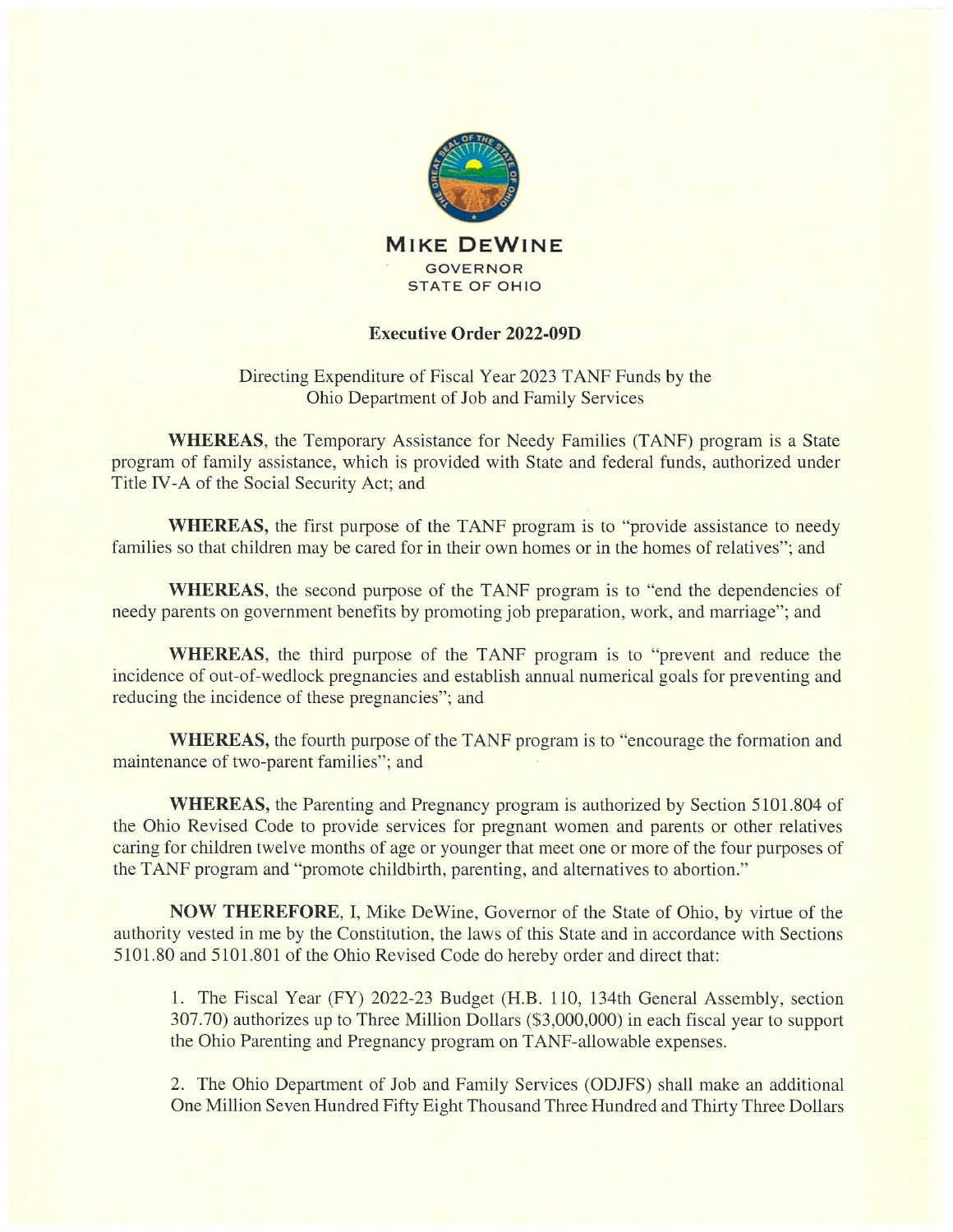(\$1,758,333) available for the Ohio Parenting and Pregnancy program to expend on TANF allowable expenses for state fiscal year 2023.

3. The FY 2023 Budget of One Million Five Hundred Eight Thousand Three Hundred and Thirty Three Dollars (\$1,508,333) shall be allocated in the following manner:

- a. Up to Twelve Thousand Dollars (\$12,000) in fiscal year 2023 shall be used to assist the Pregnancy Resource Center of Athens County (Athens County PRC).
- b. Up to One Hundred Fifty Thousand Dollars (\$150,000) in fiscal year 2023 shall be used to assist Catholic Social Services.
- c. Up to Two Hundred Thousand Dollars (\$200,000) in fiscal year 2023 shall be used to assist Choosing Hope Adoptions.
- d. Up to Forty Thousand Dollars (\$40,000) in fiscal year 2023 shall be used to assist Choosing Life Pregnancy Center.
- e. Up to Ninety-Two Thousand Six Hundred and Thirty-Nine Dollars (\$92,639) in fiscal year 2023 shall be used to assist Coleman Professional Services.
- f. Up to One Hundred Twenty Four Thousand Six Hundred and Ninety-Four Dollars (\$124,694) in fiscal year 2023 shall be used to assist Cornerstone.
- g. Up to Three Hundred Thousand Dollars (\$300,000) in fiscal year 2023 shall be used to assist Elizabeth New Life.
- h. Up to Twenty Thousand Dollars (\$20,000) in fiscal year 2023 shall be used to assist Family & Youth Initiatives.
- i. Up to One Hundred Fifty Thousand Dollars (\$150,000) in fiscal year 2023 shall be used to assist Heartbeat of Toledo.
- j. Up to Thirty-Five Thousand Dollars (\$35,000) in fiscal year 2023 shall be used to assist Highland County Community Action.
- k. Up to Seventy-Eight Thousand Dollars (\$78,000) in fiscal year 2023 shall be used to assist Pregnancy Support Center- dba Pregnancy Choices for Me.
- 1. Up to Fifty-Six Thousand Dollars (\$56,000) in fiscal year 2023 shall be used to assist Pregnancy Resources of Delaware County.
- m. Up to One Hundred Fifty Thousand Dollars (\$150,000) in fiscal year 2023 shall be used to assist Women's Care Center.
- n. Up to One Hundred Thousand Dollars (\$100,000) in fiscal year 2023 shall be used to assist Vineyard Community Center.

4. The Ohio Fatherhood Commission shall also receive an additional Two Hundred and Fifty Thousand Dollars (\$250,000) in fiscal year 2023 to expend on TANE-allowable expenses to support their commission activities.

5. The State, county, and private agencies receiving funds as <sup>a</sup> result of this Executive Order shall comply with all TANF requirements, including expenditures and reporting requirements, and timelines as specified in state and federal statutes, federal regulations, state rules, interagency agreements, and relevant directives from ODJFS.